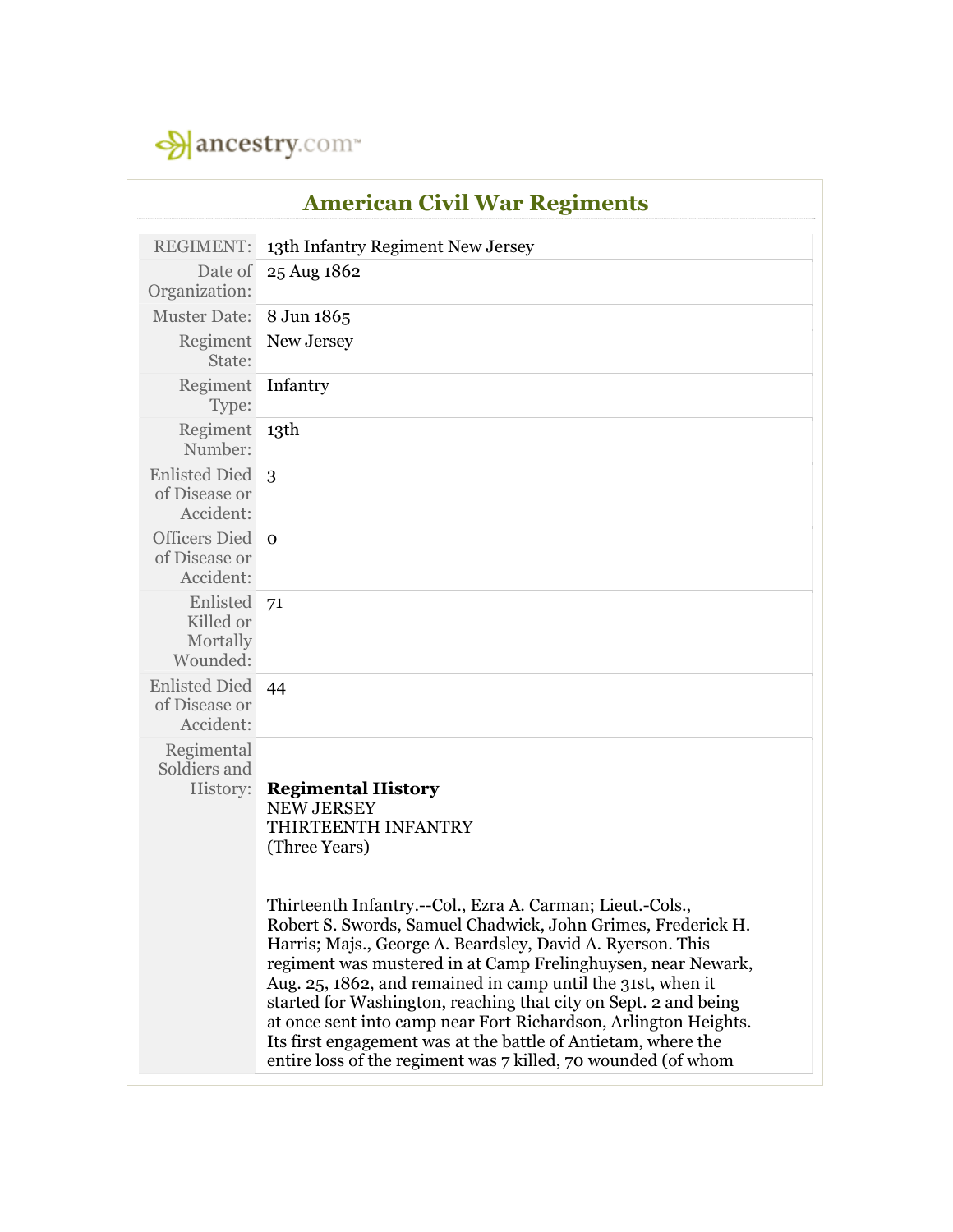11 afterward died) and 25 missing. At Chancellorsville it behaved admirably throughout, again showing that it was made of royal stuff. The loss of the regiment in killed and wounded during the three days' fighting was some 130, being nearly onehalf the number taken into battle. At Gettysburg the 13th--its splendid fighting qualities being now universally recognized- was again placed, with Col. Carman in command, in a peculiarly exposed position, but though on duty for 14 hours lost only 21 men--1 killed and 20 wounded. In the fall of 1863 the regiment was transferred to Tennessee and in the following spring started with Sherman's army upon the Atlanta campaign. The first serious engagement in which it participated was that of Resaca, and although the men of the regiment fought with great steadiness throughout, the loss was much less than might have been expected, amounting to 4 killed and 23 wounded. Pushing forward in pursuit, the 20th corps came up with the enemy posted in fortifications, upon the hills south of Cassville, where the skirmishers of the regiment again became engaged, but without any serious loss. At Dallas, the 1st division was ordered to the left to reinforce Geary, the 13th being by order of Gen. Hooker deployed on the right of the line as skirmishers, and it soon drove in that part of the enemy's line, with a loss of only 6 men wounded, including Lieut.-Col. Grimes and Lieut. George Baitzel, of Co. C--the former wounded in the hand and the latter in the left arm. The 13th was then pushed steadily forward, fighting as it advanced and losing several men, including Lieut. Peter M. Ryerson, of Co. C, who was mortally wounded on June 16. At the battle of Kolb's farm, sheltered by hastily-constructed breastworks, the regiment escaped without the loss of a single man killed, and only 6 were wounded. The regiment had 2 men killed at Nancy's creek and at Peachtree creek it lost 6. It was on constant duty during the siege of Atlanta, the loss of the regiment in the campaign which ended in the capture of the besieged city being 100 in killed and wounded. At Sandersvllle, Ga., the regiment had 3 men wounded, one only slightly, and was very highly complimented for its conduct in the affair. When nearing Savannah the regiment formed in line in a swamp, in water from one to two feet deep, and when orders were given the men advanced with a yell in face of a galling fire from the Confederate guns, but the enemy soon evacuated the works and escaped towards Savannah, only 2 or 3 prisoners being taken. In the entire march and campaign from Atlanta to and including The capture of Savannah, the regiment lost only 6 men, 3 wounded and 3 captured. At Averasboro, N. C., the 13th passed through a deep swamp, driving the Confederate skirmishers rapidly into their works and halting some 200 yards from their position, where a line of earthworks was hastily thrown up after a severe engagement in which it lost 2 men killed and 22 wounded, many of the latter severely. At Bentonville, the last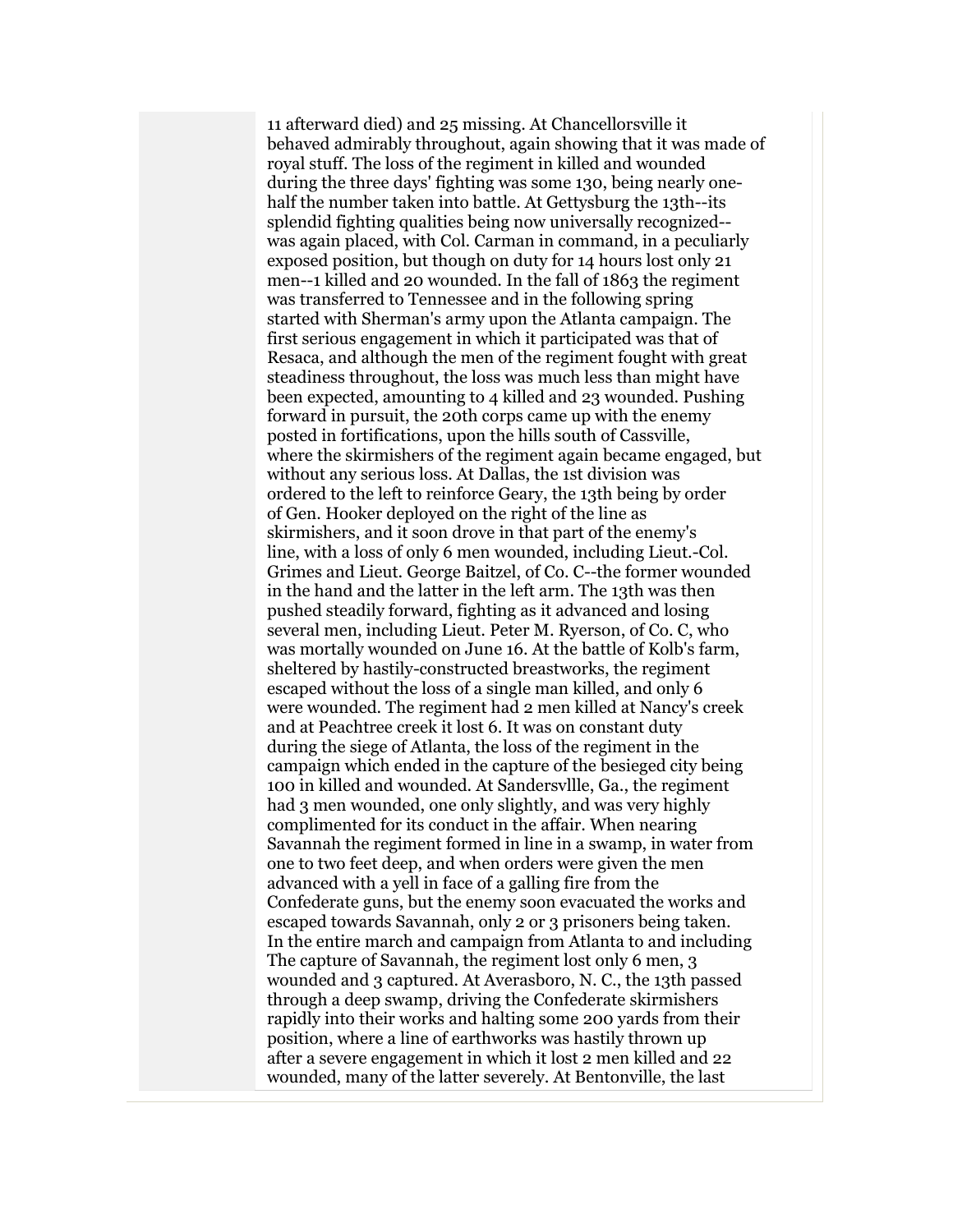battle of the war in which Sherman's army participated, the conduct of the 13th was of the most gallant character. On June 26 the last man of the command was mustered out, and the regiment, which on so many fields had fought bravely and well for the flag of the Fathers, ceased to exist. The total strength of the 13th was 1,438, and it lost during its term of service, by resignation 32, by discharge 152, by promotion 49, by transfer 410, by death 106, by desertion 178, not accounted for 1, mustered out, 510.

Source: The Union Army, vol. 3

Antietam after battle report:

Report of Col. Eyra A. Carman, Thirteenth New Jersey Infantry, of the battle of Antietam.

HDQRS. THIRTEENTH REGIMENT NEW JERSEY VOLS., Camp on Maryland Heights, September 24, 1862. CAPT.:I have the honor of reporting the part performed by my command in the action at Antietam Creek, near Sharpsburg, on Wednesday, September 17, 1862:

At daybreak on the morning of that day I was ordered to advance with the

brigade to the support of Gen. Hooker's corps, then hotly pressed by the enemy. Advancing in brigade line, I formed to the right of the One hundred

and seventh New York, where we were exposed for a few minutes to a very

heavy artillery fire. I was then ordered by Gen. Gordon to advance thought the corn-field on the right across the road and down into a thick

wood to support Gen. Sumner's corps. Advancing through the corn-field up to the road, I was fired into by the enemy, who had driven Gen.

Sumner's corps from the wood. Seeing that my whole command would be

annihilated if I advanced, and knowing that Gen. Sumner's corps had been

driven from the wood, I formed my line was heavy, and after a stand of a few

minutes I was obliged to retire. I report, with regret, the loss of a gallant officers at this place, Capt. H. C. Irish, of Company K, who fell at the head

of his company while directing their fire.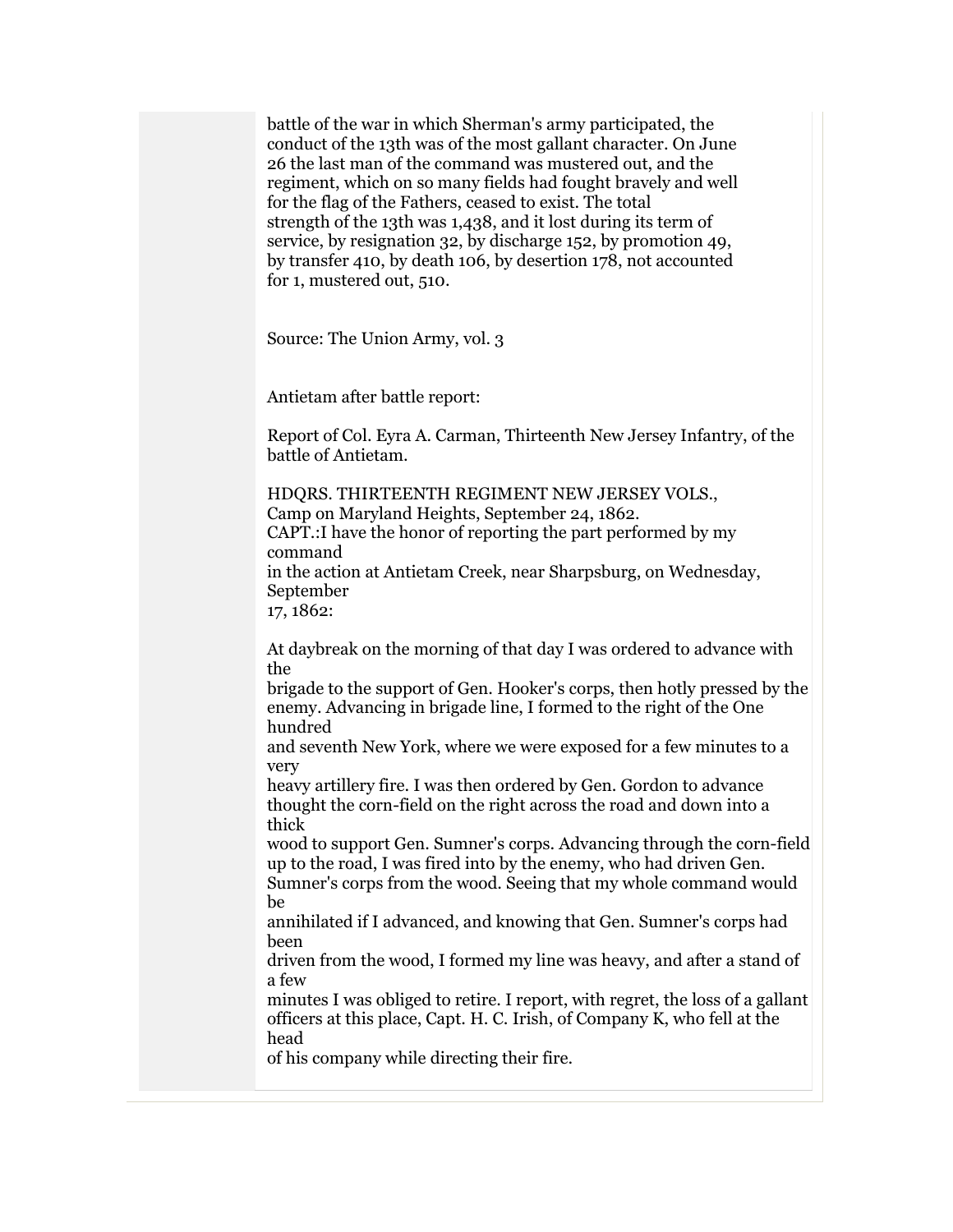After retiring about 200 yards to the rear and reforming my command, I was

ordered to support Gen. Greene's brigade, then in possession of the wood

near the school-house, but heavily pressed by a superior force of the enemy.

I advanced to this position formed on the right of Gen. Greene's brigade,

and engaged the enemy for an hour. Being flanked on the right, the whole

brigade was obliged to retire, which they did in very good order, followed

by the enemy for a short distance. The farther pursuit of the enemy was checked by the rapid and effective fire of the battery attached to this brigade, under command of Capt. Cochran. I again formed my command in line,

waiting for an attack or an order to advance, but was not again called on.

I mention with pleasure the heroic conduct of James Kilroy, private in Company G, of this regiment, who, when the color-bearer was disabled, volunteered to carry the honored emblem, and did so always pressing forward until severely wounded. I append a list of my killed, wounded, and

missing.\*

I am, yours, truly,

E. A. CARMAN, Col., Commanding Thirteenth New Jersey Volunteers.

Capt. SMITH, Assistant Adjutant-Gen.

Source: Official Records: Series I. Vol. 19. Part I, Reports. Serial No. 27

Gettysburg after battle report:

Report of Lieut. Col. John Grimes, Thirteenth New Jersey Infantry.

----, --- ---, 1863.

Sir: I have the honor to make the following report of the part taken by the Thirteenth New Jersey Volunteers in the battle of Gettysburg, July 1, 2, and 3:

Having passed through and encamped near Littlestown, Pa., in the afternoon of June 30, on the morning of July 1 we counter-marched, again passing through Littlestown, and took the turnpike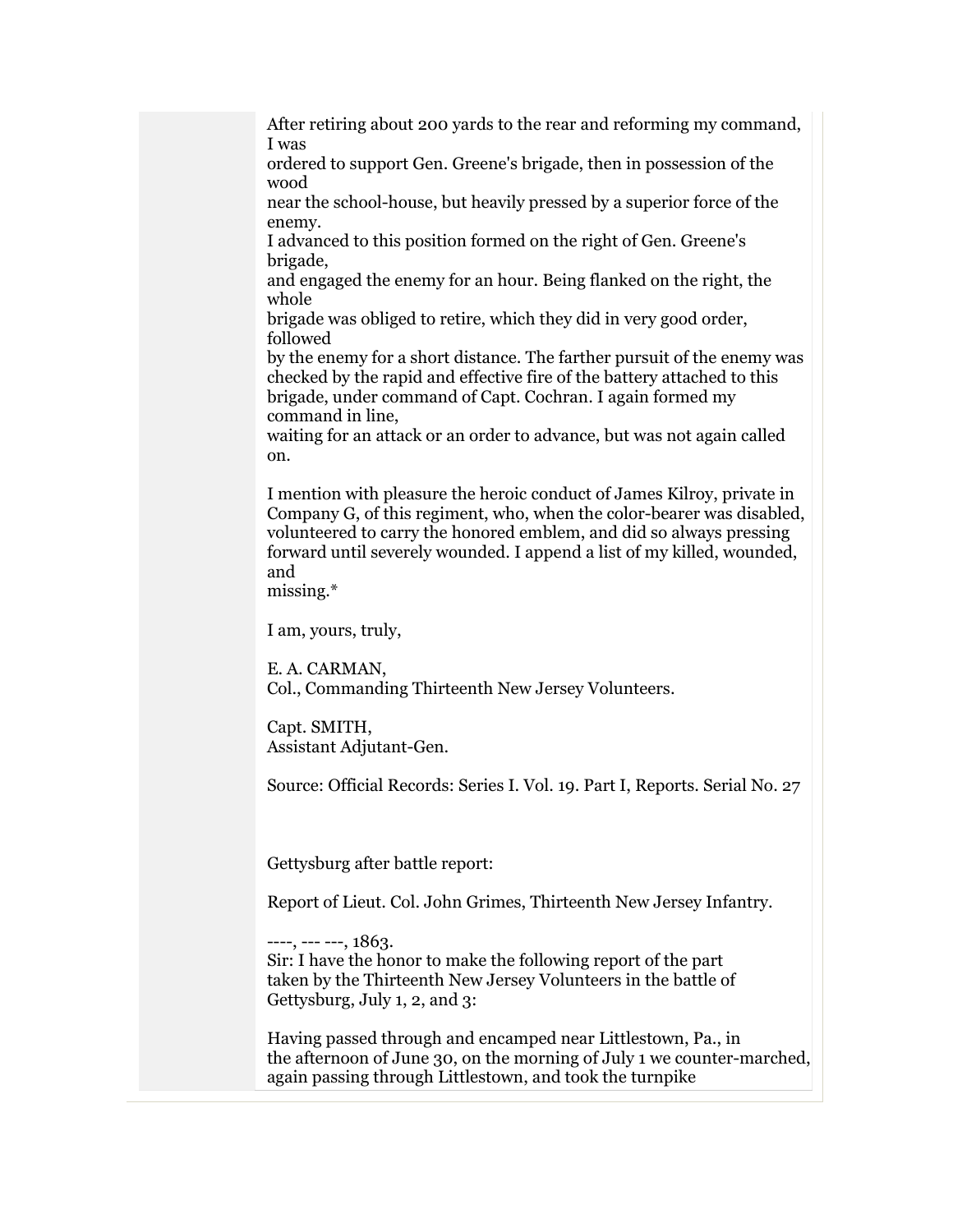leading to Gettysburg, Pa. After marching to within about 3 miles of Gettysburg, we took a road leading to the right, which we followed about 1 1/2 miles, when the rest of the brigade deployed in a piece of woods, and our regiment was held as a reserve. Remaining in this position for about an hour, our regiment countermarched about a mile, and took a position supporting Battery M, First New York Artillery, during the night.

July 2.--Moved out on the turnpike again, and in the direction of Gettysburg, to within 1 mile of that place, when we took a wood road leading to the right, on which we marched about half a mile, when we formed in double column and rested from 10a. m. until 6 p. m.,

when we moved with our brigade to the extreme left, where we remained

but a short time, when we were ordered to our old position, where we arrived at midnight, and, after changing position several times, we assisted in building breastworks, which formed the extreme right of our line, resting on Rock Creek, and which position flanked to some extent the enemy, who for the time occupied a portion of our works.

At 4 a. m. July 3, firing commenced by the enemy, and our regiment was immediately under arms, and was soon engaged with the enemy's sharpshooters, and fighting the enemy as they fell back from the position they had held.

We remained thus under fire for fourteen hours, when, at 6 p.m., we moved from the position on the extreme right farther up the line to a position formerly occupied by the First Brigade, where we remained until 7.30 p. m., firing occasionally, when we moved out of the breastworks, and, with the One hundred and seventh New York Volunteers and the Fifth Connecticut Volunteers, the whole under command of Col. Carman, moved in the direction of Littlestown. Marched 2 miles, then took a road leading to the left, and marched 2 miles to a large cavalry camp, where we bivouacked in a meadow at 11 p. m., and remained during the night.

The foregoing report is taken from the diary of Capt. Beardsley, and approved by Capt. Harris, said officers being with the regiment during the time. Col. Carman at present being absent, sick, and as I was at that time absent from my regiment, occasioned by a wound received at Chancellorsville, from which I had not recovered, I am unable to give a more correct and minute report.\*

I have the honor to be, very respectfully, your obedient servant,

JOHN GRIMES, Lieut. Col., Comdg. Thirteenth New Jersey Volunteers.